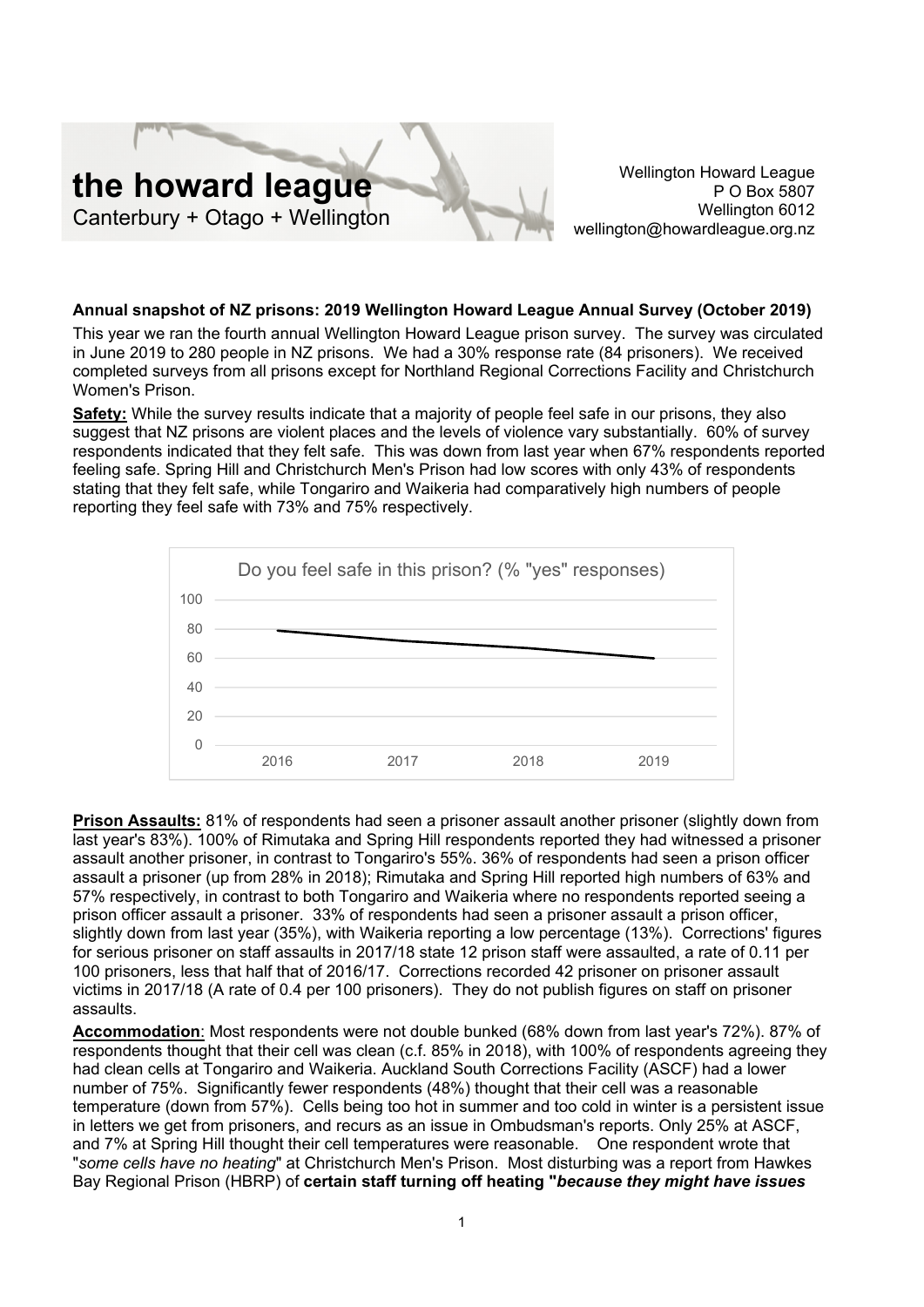*with inmates, really childish stuff.***"** In contrast to most prisons almost 90% of respondents from Waikeria and Christchurch Men's were happy with the temperature of their cell.

Toilet smells were a problem for 54% of respondents (more than last year's 47%), but this seems to be a particular problem at Spring Hill (80%) and at ASCF (75%). This is not unexpected given these prisons appear to have a high use of double-bunking. 67% of respondents indicated that they had had problems getting jandals, clothing and/or bedding. This appeared to be a particular problem at ASCF (83%), Rimutaka (87%) and Spring Hill (100%). Access to toilets was raised by some respondents. At Christchurch Men's Prison there is difficulty accessing toilet in "*the yard or during transfer.*" Likewise at Rimutaka it was reported that it was difficult accessing toilets "*from the day-room, the yard or during transfers.*" This is consistent with the report we received from Auckland earlier this year and previous Ombudsman's reports, including the recent Ngawha report. One prisoner gave details of difficulty accessing toilets during a prison transfer: "*a number of us prisoners really needed to use the bathroom. But the officer told us we were not allowed, laughed at us ... I believe most of us had to go toilet in the water bottles we had ... [when you are] handcuffed in a small metal box where you can't even stand going toilet in a small bottle on a moving vehicle is extremely hard. A number of us spilled it, missed altogether, and overfilled the bottles.*" The Prison Inspector's recently released Christchurch Men's Prison report has similarly noted that: "*There are no toilets in the vehicles. (Prison escort vehicles contain drains which are not intended as urinals but are sometimes used that way). Some prisoners told us they avoided drinking the night before a journey so they would not have to urinate.*"

**Health and Wellbeing**: Only 36% of respondents thought their prison provided good access to health services, a very significant drop from 53% last year. Particularly low scores came from Rimutaka (25%), ASCF (17%) and Christchurch (0%), in contrast to the relatively high score from Waikeria (71%). One respondent distinguished the care given from different health professionals saying that "*the Nursing Staff ... do a very good job ... However the Doctor is not very pro-active and has a very unsatisfactory impact... you do get the feeling he is not interested apart from clipping his ticket.*" One respondent from ASCF wrote "*I have cancer - no help,*" while another at the same prison stated that health staff take "*way too long to attend to us especially if we are sick or sore.*" This is consistent with persistent reports from the Ombudsman of long waiting times to access healthcare at numerous NZ prisons, and information we have also gained from letters. Denied provision of hospice care for dying prisoners is another emerging issue. Healthcare at Rimutaka was described as "*diabolical,*" and at Christchurch Men's Prison, "*appalling,*" where issues included "*not having injuries looked at properly or quickly ... not being given pain killers ... [having] significant difficulty getting to see a doctor.*" The cost of dental care was also commented on, with one prisoner, unable to afford the \$2000 required for dentures resulting in daily pain each meal due to a lack of teeth. While the Corrections Act (s75) requires healthcare to be provided in prison which is "*reasonably equivalent to the standard of health care available to the public*," the Corrections Regulations (reg. 81) restricts access to dental care to "*the relief of pain, the maintenance of a reasonable standard of dental care relative to the dental and oral health of the prisoner concerned before the prisoner was admitted to the prison, or both*." The Ombudsman has highlighted this in the past as discriminatory (e.g. Ombudsman's 2017 report on Christchurch Men's Prison). However we note that this has not been stressed in recent Ombudsman's reports.

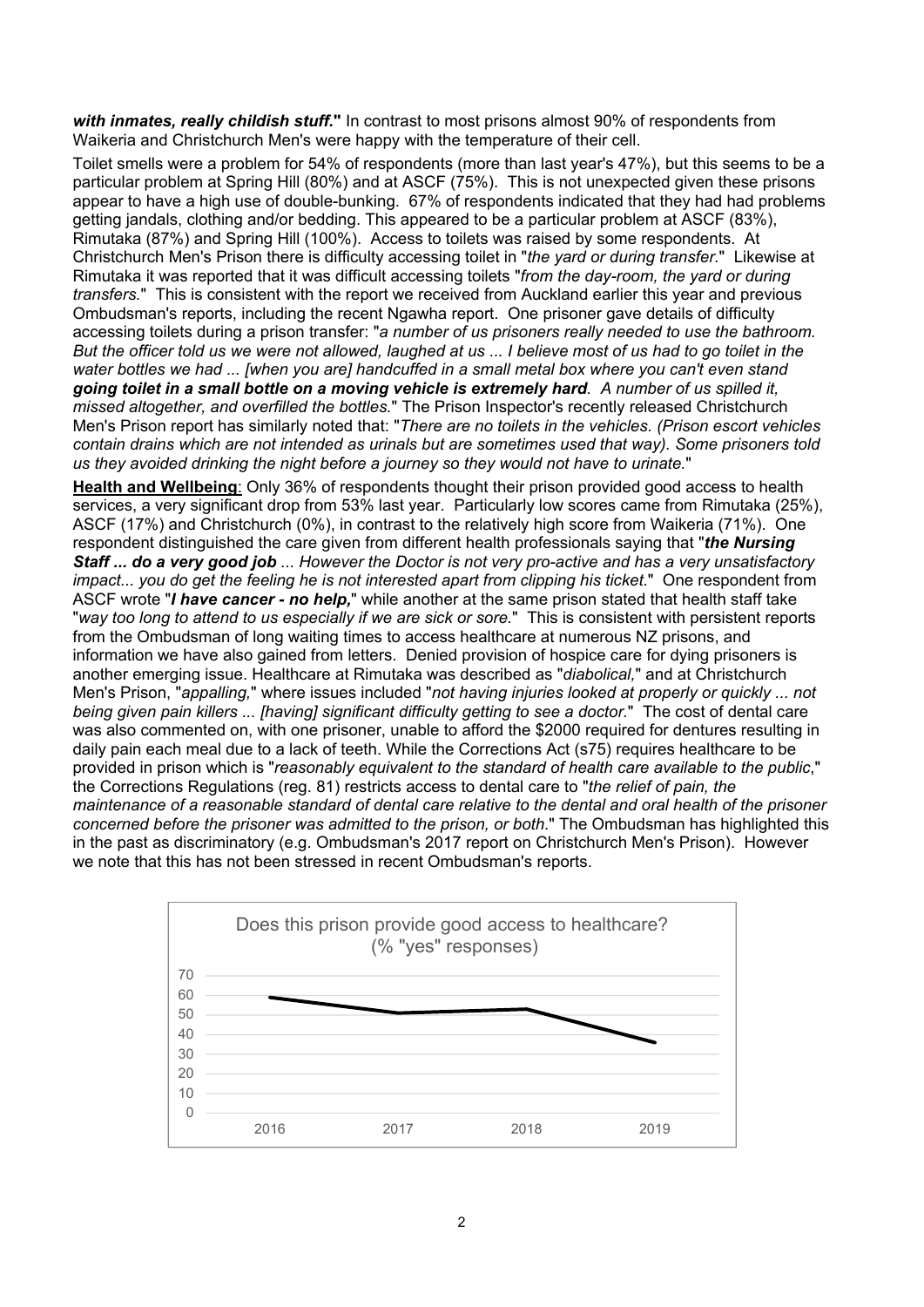66% of respondents noted poor access to mental health services (c.f. 57% in 2018), with particularly low numbers rating mental healthcare access as good at Spring Hill (8%), ASCF (8%), Rimutaka (13%) and Christchurch Men's Prison (17%).

**Food:** A majority of respondents (58%) felt that they received enough to eat (c.f. 73% in 2018). Results across prisons were varied. **100% of respondents in Tongariro thought they got enough to eat** and 75% at ASCF. Only 40% of respondents at Spring Hill had satisfied bellies, and 50% at both Rimutaka and Waikeria. Only 25% of respondents were happy with the quality of the food in their prison - down a whopping 25% from last year when 50% of respondents enjoyed the quality of their food. ASCF was a high performer with 75% appreciation - though this was down from last year's 100%. Only 13% of respondents from Spring Hill enjoyed their food. One person from Invercargill Prison commented "*Too much starch-rice, potatoes and pasta in same meal 3 nights a week. 77 pieces of bread in a week.*" One Otago prison noted "*Yeah it's alright but there's alot of potatoe and carrots*." At Christchurch Men's one person summed up his meals as "*cold, not enough,*" while another noted food at Christchurch can be "*cold or raw.*" At Rimutaka it is "*Impossible to get and retain special dietary requirements,*" and at Waikeria it was noted that the "*No chew diet [is] nowhere near national menu standards.*" Feedback regarding canteen food was also commented on, with a respondent from ASCF writing that the canteen food is "*getting more expensive and [there is] no nutritional healthy food. The food shopping is getting expensive but yet our employment pay is not getting any higher.*" At Otago one prisoner stated that the food is never enough "*unless you buy extra*."



**Lock up hours:** Unlock hours ranged from reported minima of zero hours (at Christchurch Men's), 0.75 hours (at Paremoremo), and 1 hour per day (at Rimutaka) to reported maxima of 14 hours (at Spring Hill and Waikeria) and 15 hours (at Tongariro and Christchurch Men's). The minimum and maximum last year were 1.5 hours and 18 hours respectively. This is consistent with reports we have gotten throughout the year that overcrowding and insufficient staff numbers have significantly reduced on the time people in prisons have outside of their cells, as one Spring Hill respondent noted "*Continuous operations requirements of low staff numbers thereby losing unlock time*."

This year's average time outside of cells was 7.68 hours (down from 8.5 hours). There is a legal requirement of one hour of outdoor exercise (Corrections Act s70), though the UN's Nelson Mandela Rules define solitary confinement as "*22 hours or more a day without meaningful human contact*" (Rule 44). Tongariro had the highest average unlock hours, with 13 hours - though this was down from last year's unlock high of 14.5 hours. Last year we found the prisoners surveyed experienced an average of 15 hours being locked in their cells each day. This year the average hours people were locked up had increased to 16.32 hours. For most prisoners unlock hours are shorter over the weekend and if they are not working.

In response to the question: "**What is the longest you have been locked in your cell without a break?**" One prisoner from Paremoremo said five days (i.e. 120 hours); one Rimutaka prisoner said seven days (i.e. 168 hours); another at Rimutaka said 11 days (i.e. 264 hours). This was substantially less than the longest reported time last year of three weeks with a one hour break (i.e. over 500 hours, followed by 72 and 48 hours). While this appears to be a much-needed improvement, anything over 23 hours lockup without a one hour break outdoors is illegal, besides the fact that 23 hours lockup is not terribly humane. For many people in prison 23 hours lockup is not unusual. As it was noted, with respect to Rimutaka: "*23 hours [lockup] isn't uncommon esp. in pods.*" Reducing lock up hours is an issue that needs to be addressed urgently. High lockup hours can adversely impact on a prisoner's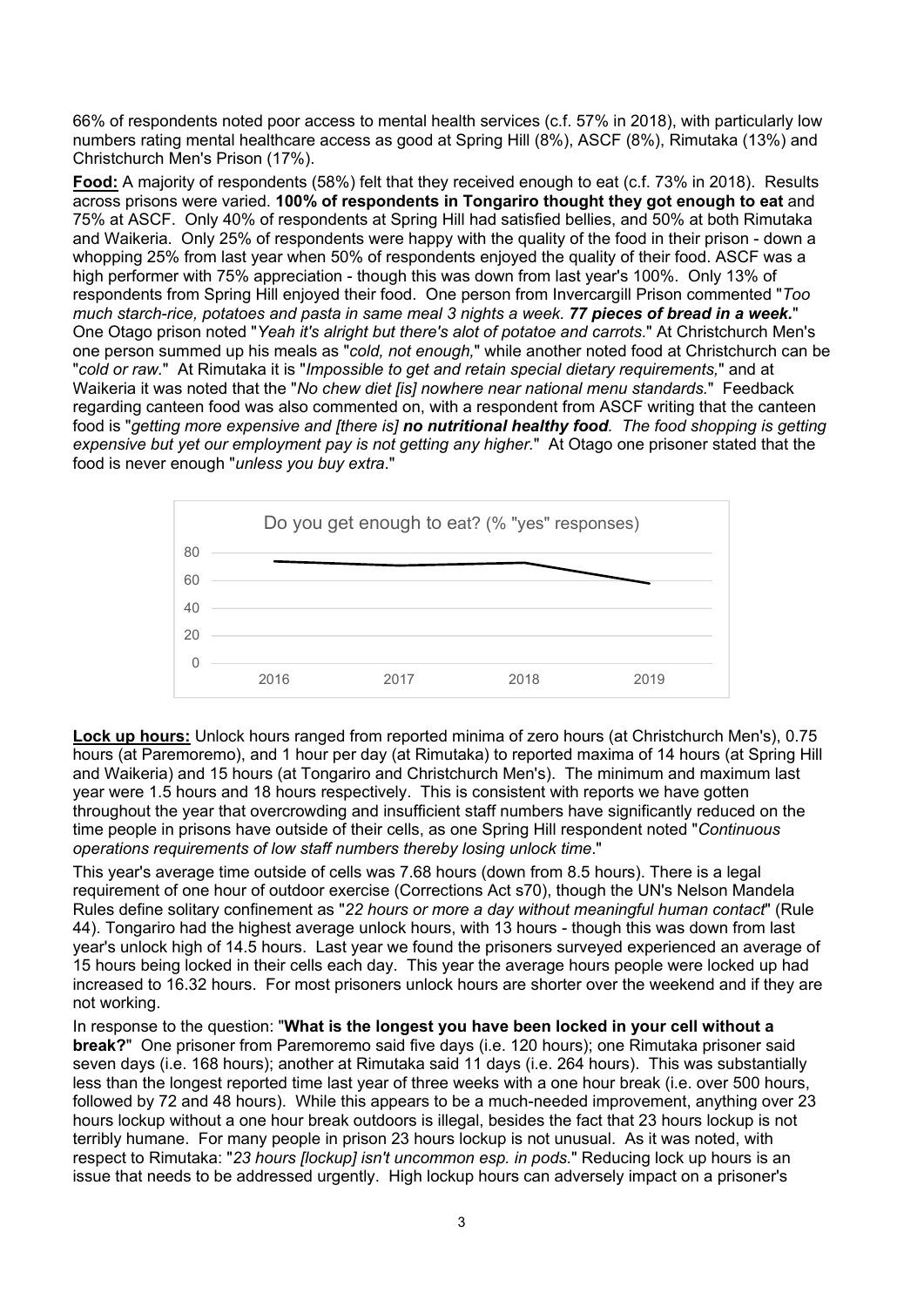mental health and their ability to undertake courses and rehabilitation programmes, socialise, access whānau and friends (through visits and communal telephones), access work and pain management, and have normal meal times. 35% of respondents reported having been locked up for more than the legal maximum of 23 hours (up from 29% in 2018), and most prisoners (65% c.f. 57% in 2018) reported being locked up for 20 hours without a break. Tongariro had the lowest reported maximum lockup times in the vicinity of 10 hours.



**Activities & Library:** The results for the question: "How many hours a day do you spend in activities?" were incredibly mixed. Most respondents reported ranges of 0-1 hours up to 6-8 hours. This year we also asked whether survey participants had access to adequate library services. 62% of respondents said yes. Tongariro and Spring Hill appear to have the best library services with 82% and 73% positive responses, though one Tongariro respondent described the library as a "*very small library - limited range of old books.*" One person from Rimutaka wrote "*What a joke! Non-existent at the moment. This is the 2nd long period of 6 weeks plus without a service due to librarian unavailability,*" however we have recently heard there has been an improvement in the Rimutaka library and hope this is a permanent change for all units.

**Rehabilitation:** Only 27% of respondents reported being able to access rehabilitation programmes (down from 48% in 2018, and 39% in 2017). 21% said they were happy with the quality of the rehabilitation offered. This is down from 32% last year and 40% in 2017, and is a particularly poor result. The value of some programmes was questioned, for example, the Short Motivational Programmes "*don't even help us at all*." It was reported of the numeracy and literacy courses at Rimutaka, that: "*There is alot of cheating where individuals have paid chocolate bars for others to complete their homework ... This is a widespread issue and probably needs independent auditing ... the self-directed learning policy ... means a lack of tuition in subject matters - in fact it's non-existent ... trainees have been known to mark other trainees' work - rather than tutors themselves.*"

Rehabilitation programmes are vital for getting parole, and to support community reintegration. One prisoner noted that the Short Rehabilitation Programme (SRP) "*sucked ... we were treated like kids*." Most prisoners took programmes in education (44%), sports (37%), and work training (38%) or were employed in the prison (62%). 61% said that they would like to access a different rehabilitation programme (up from 55% last year), with one-on-one psychological support, release to work (RTW), and "*anything*" being the most sought after. One person noted he had been waiting three years for one-onone counselling and was yet to access this, another reported that there was only one Corrections psychologist for the whole of Southland community and prison. We received a number of suggestions, including for programmes:

(a) to assist the victims/survivors of historic abuse in state-care, faith-based institutions. ("*There is currently nothing in terms of treatment consideration for issues around torture, arbitrary detention, physical/sexual violence*")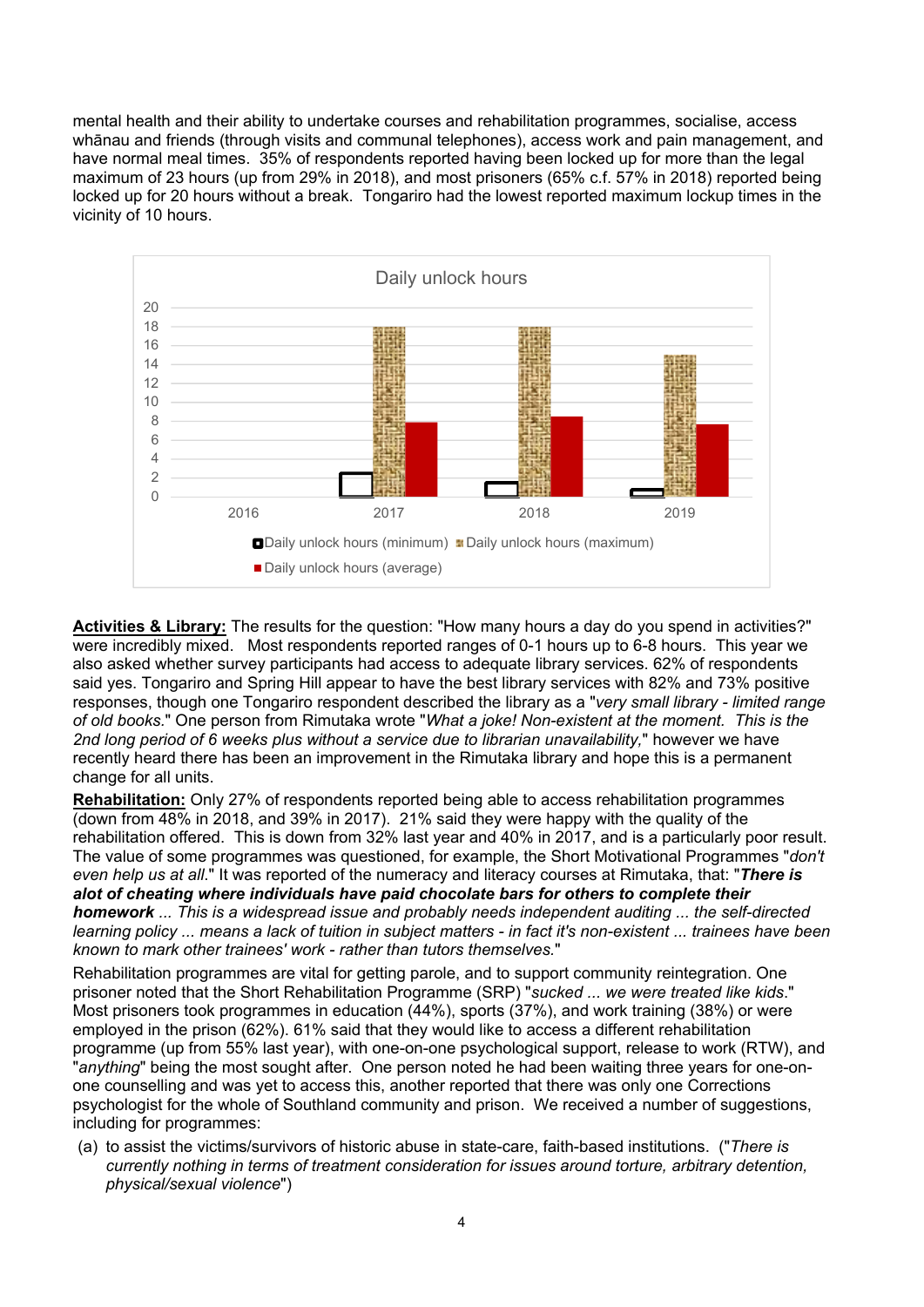- (b) that help prisoners deal with losing family members, and with mourning and coping with the frustration of being denied compassionate leave to attend tangi and funerals.
- (c) teaching inmates about New Zealand statutes. ("*We broke the law but we're not being taught the law*").

A respondent from Tongariro wrote that: "*More jobs [are needed] for those who want to study electrical, plumbing, sales, warehousing timber, machine operating ... need more work to release jobs.*" Another person noted there was a significant lack of information about the availability of tertiary studies. Others commented on the inability to access programmes if you said you were innocent, or if you were appealing your conviction. Another person noted that more care for people after programmes were completed was needed. This presumably reflects the high levels of emotional investment and trauma experienced by participants of some rehabilitation programmes. One respondent noted, regarding rehabilitation, that "*nothing happens until after the first parole hearing*," while another wrote "*There is no progression in this jail*," and another just wanted access to the programmes in their management plan, writing that **they hadn't seen a case manager in three and a half years**. Lack of case managers was also a complaint of Christchurch Men's Prison and ASCF, where it was noted "*There's about 18-20 case managers within this prison who try to manage roughly 950 prisoners which is not going to work*." **The longest period that a prisoner stated they have been without rehabilitation was 21 years.**

**Access to others**: 33% of respondents considered that they got enough access to family, whānau or friends (down from 40% in 2018), and only 29% (35% in 2018) stated that they got enough access to outside support services/ advocates/ lawyers. One HBRP respondent noted problems accessing their lawyer: "*it has been a headache.*" There were also complaints regarding property, and delays in mail ("*coming 2-3 weeks late*"). Both of these issues are persistent across the sector and in need of proactive attention from Corrections.



Only 27% (40% in 2018) were happy with the lengths of visits. 44% (48% in 2018) of prisoners were happy with the chairs and space for visits. One person from ARWCF said there weren't enough chairs, and one person from Christchurch Men's noted that chairs lack padding with visitors saying they are hard to sit comfortably on. *Hōkai Rangi* commits Corrections to ensuring "*more suitable visiting times and more comfortable visiting rooms*" (3.3). However some prisoners were unable to answer these questions because they never had any visitors. Related comments included frustration regarding the high cost of phone calls: "*everybody suffers when we can't keep in contact*," and being transferred to prisons too far for family to visit. Again *Hōkai Rangi* promises improvements by "*increasing the number of approved numbers that people in custody can ring*" (3.4). Being denied photographs of family members was reported at both HBRP and ASCF. This year we also received comments regarding compassionate leave being denied to attend tangi and funerals from respondents in HBRP and ASCF. It was reported that this was denied even for people who were eligible, and those with minimum security classifications with no misconducts. In one case the burial was within a couple of kilometres of the prison. One respondent was refused leave to attend funerals for five of his close family members, another person noted this as especially "*a huge failure for prisoners who are Māori and Islanders*."

**Support & Complaints:** In response to requests following last year's survey, we added additional questions this year regarding staff support and the prison complaints system. A minority of respondents (45%) said that the staff in their unit were helpful and supportive, however, it is important to note that a good number of respondents answered both "yes" and "no" to this question, indicating they experienced helpful and supportive staff as well as those who were not. 57% indicated that it was difficult to get a